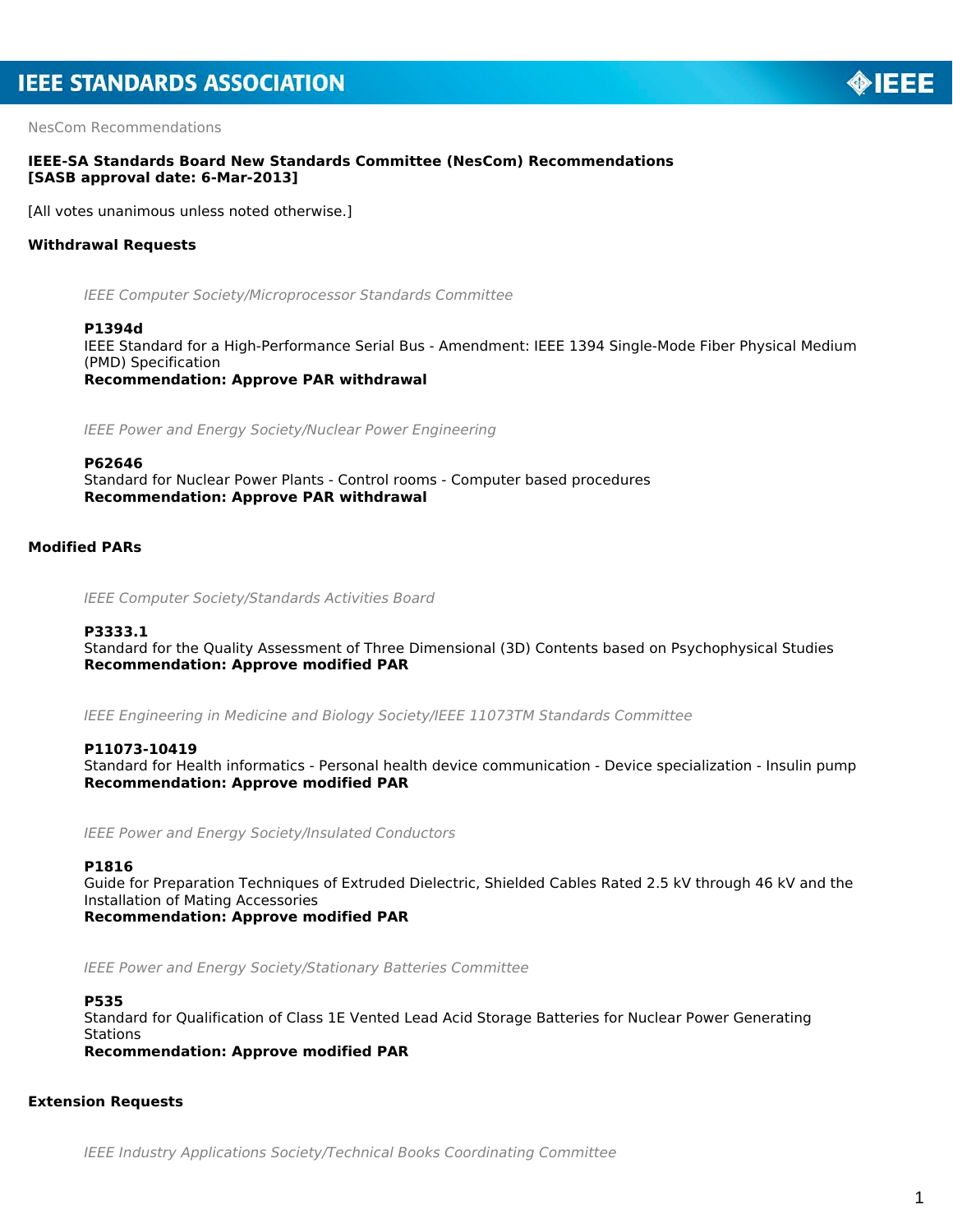## **P3001.5**

Recommended Practice for Application of Power Distribution Apparatus in Industrial and Commercial Power Systems

*Recommendation: Approve request for an extension until December 2015*

# **P3001.11**

Recommended Practice for Application of Controllers and Automation to Industrial and Commercial Power Systems

*Recommendation: Approve request for an extension until December 2015*

*IEEE Power and Energy Society/Surge Protective Devices/Low Voltage*

### **PC62.72**

Guide for the Application of Surge-Protective Devices for Low Voltage (1000 Volts or Less) AC Power Circuits *Recommendation: Approve request for an extension until December 2015*

*IEEE Power and Energy Society/Transformers*

## **PC57.12.01**

Standard for General Requirements for Dry-Type Distribution and Power Transformers *Recommendation: Approve request for an extension until December 2015*

## **New PARs**

*IEEE-SA Board of Governors/Corporate Advisory Group*

#### **P1888.4**

Green Smart Home and Residential Quarter Control Network Protocol *Recommendation: Conditionally Approve new PAR until December 2017 contingent upon the PAR being updated with the grammar provided by Mary Lynne Nielsen and with the Sponsor Authorization provided by the Sponsor being updated in the system.*

*IEEE Communications Society/Dynamic Spectrum Access Networks Standards Committee*

#### **P1900.5.2**

Method for Modeling Spectrum Consumption *Recommendation: Approve new PAR until December 2017*

*IEEE Industry Applications Society/Petroleum & Chemical Industry*

# **P1886.1**

Subsea Electrical Applications - Power Connectors & Penetrators from 1.2kV through 36kV Um *Recommendation: Approve new PAR until December 2017*

*IEEE Power and Energy Society/Nuclear Power Engineering*

# **P742**

Standard for Bus Voltage Monitoring of the Class 1E Power Systems in Nuclear Power Generating Stations (NPGS)

*Recommendation: Approve new PAR until December 2017*

*IEEE Power and Energy Society/Power System Relaying*

**PC37.118.1a** IEEE Standard for Synchrophasor Measurements for Power Systems Amendment to modify selected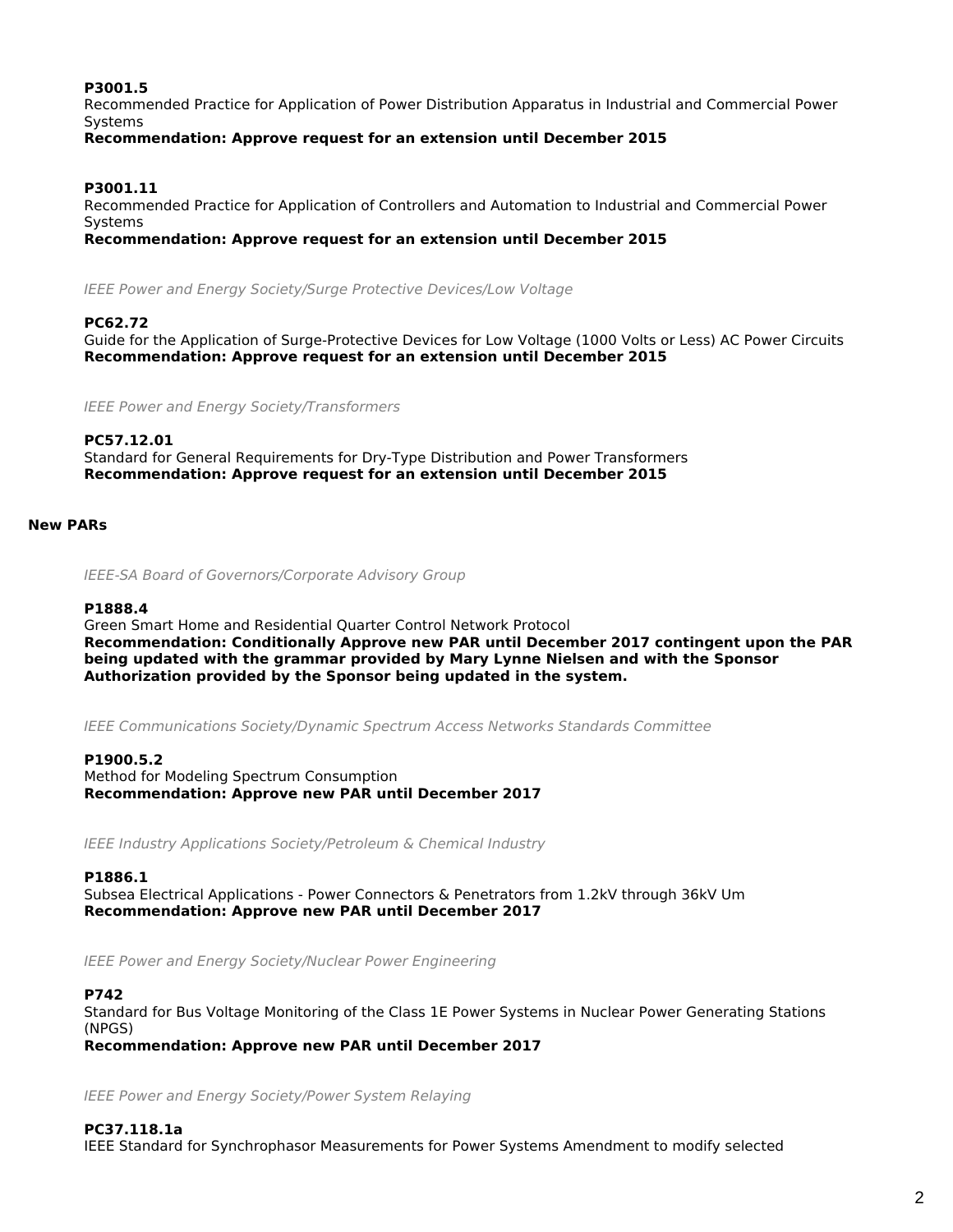### performance requirements *Recommendation: Approve new PAR until December 2017*

*IEEE Power and Energy Society/Surge Protective Devices/Low Voltage*

### **PC62.42.1**

Guide for the Application of Surge-Protective Components in Surge Protective Devices and Equipment Ports - Part 1 Gas Discharge Tubes (GDTs)

*Recommendation: Approve new PAR until December 2017*

### **PC62.42.2**

Guide for the Application of Surge-Protective Components in Surge Protective Devices and Equipment Ports - Part 2 Metal-Oxide Varistors (MOVs) *Recommendation: Approve new PAR until December 2017*

*IEEE Power and Energy Society/Transmission and Distribution*

#### **P1885**

Guide for Assessing, Measuring and Verifying Volt-Var Control Optimization on Distribution Systems *Recommendation: Approve new PAR until December 2017*

*IEEE Power and Energy Society/Transformers*

### **PC57.12.31-2010/Cor 1**

IEEE Standard for Pole-Mounted Equipment - Enclosure Integrity - Corrigendum 1: Correction to the SCAB Corrosion Test in Section 4.5.6

*Recommendation: Approve new PAR until December 2017*

### **PC57.160**

Guide for the Electrical Measurement of Partial Discharges in High Voltage Bushings and Instrument **Transformers** 

*Recommendation: Approve new PAR until December 2017*

*IEEE Vehicular Technology Society/Rail Transportation Standards Committee*

#### **P1887**

Wayside Energy Storage System Guide for DC Traction Applications *Recommendation: Approve new PAR until December 2017*

### **PARs for the Revision of Standards**

*IEEE Computer Society/Microprocessor Standards Committee*

#### **P1394**

Standard for a High-Performance Serial Bus *Recommendation: Approve PAR for the revision of a standard until December 2017*

*IEEE Communications Society/Dynamic Spectrum Access Networks Standards Committee*

#### **P1900.1**

Standard Definitions and Concepts for Dynamic Spectrum Access: Terminology Relating to Emerging Wireless Networks, System Functionality, and Spectrum Management *Recommendation: Approve PAR for the revision of a standard until December 2017*

*IEEE Power and Energy Society/Nuclear Power Engineering*